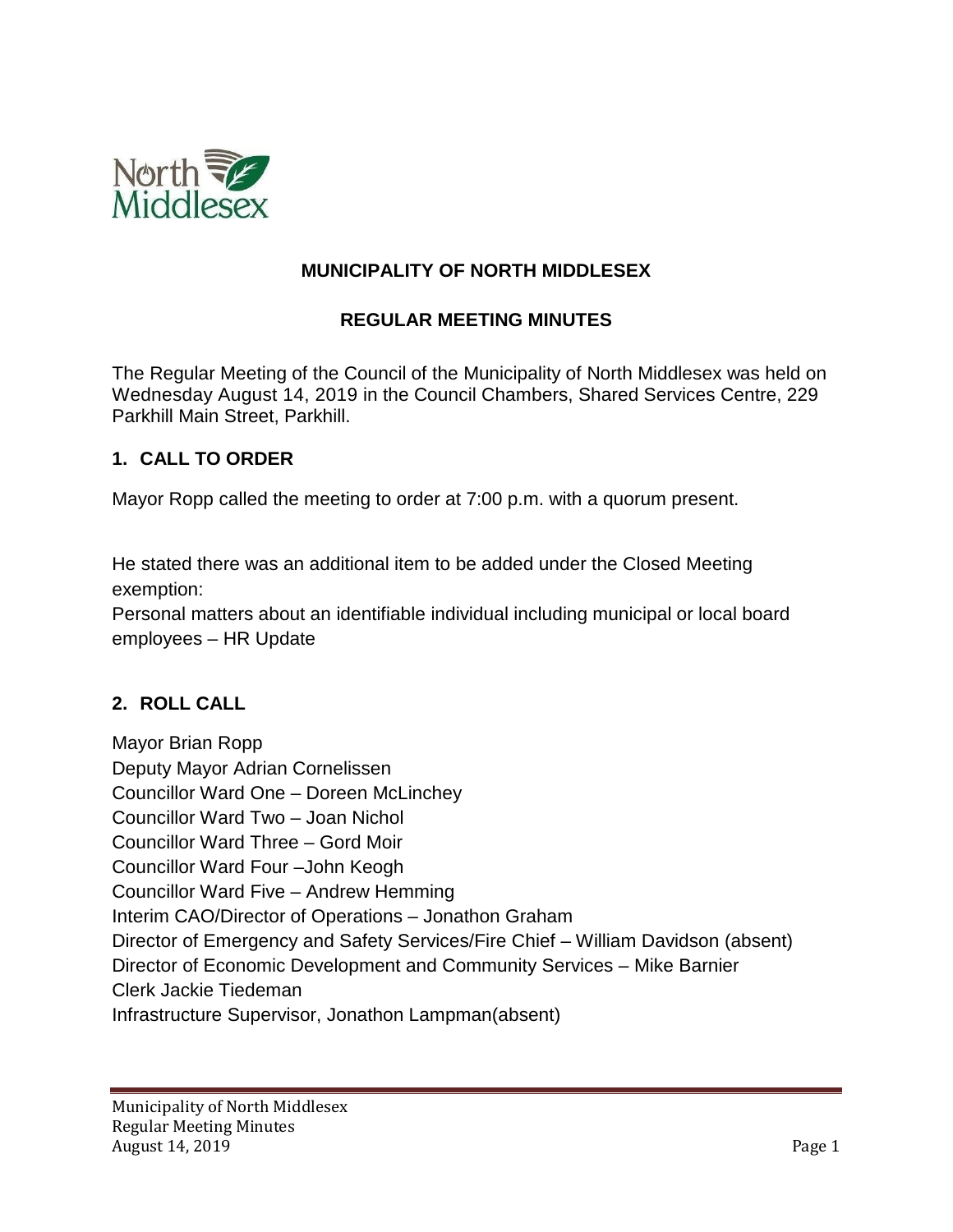### **3. DISCLOSURE OF PECUNIARY INTEREST**

#### None

### **4. MINUTES OF PREVIOUS MEETINGS**

### **MOTION #190/2019**

**MOIR/MCLINCHEY:** That the July 17<sup>th</sup> Regular and Public Meeting Minutes be approved as presented.

#### CARRIED

#### **MOTION #191/2019**

**NICHOL/CORNELISSEN**: That the Regular Meeting adjourn to Public Meeting to consider planning applications at 7:01 p.m.

CARRIED

The Regular Meeting resumed at 7:33 p.m.

# **5. DELEGATIONS**

None

#### **6. PUBLIC MEETING**

7:00 p.m. See separate minutes for Public Meeting and Committee of Adjustment

#### 7:15 p.m. Meeting to Consider Engineer's Report for McEwen Drain

Josh Warner and Michael Gerrits, R Dobbin Engineering

Mr. Graham advised Council that this report was deferred at the March 20, 2019 council meeting. Following the deferral, an informal meeting was held April 10, 2019. The engineers met with landowners to include their individual requests on the drain. The new final report dated July 22 was received by municipal staff on July 23, 2019.

Landowner input – Steven Twynstra advised that he owned two affected properties within this drain. He inquired whether there was any allowances for drain work that was done in 1996 by him in the amount of approximately \$20,000.00

Mr. Warner and Mr. Gerrits advised that under Section 31 of the Drainage Act, allowances do not apply.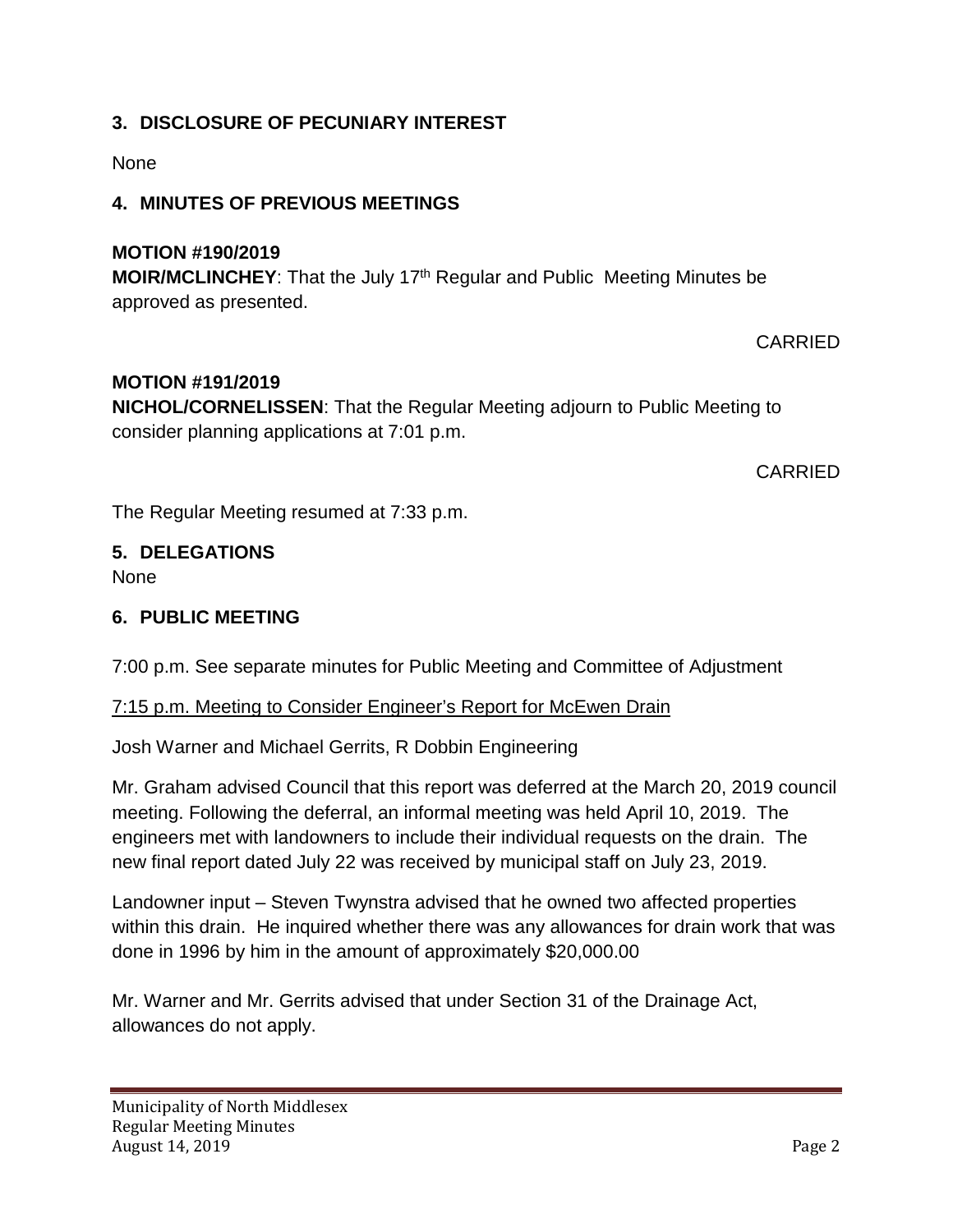### Council input - None

### **MOTION # 192/2019**

**CORNELISSEN/KEOGH**: That Council receive and accepts the Final Report for the McEwen Drain dated July 22, 2019 prepared by R. Dobbin Engineering Inc.,

That Council gives two (2) readings for a Provisional By-law as Section 45(1) of the *Drainage Act, R.S.O 1990.*

### CARRIED

### **7. DEPARTMENTAL REPORTS**

### a.Report from Jonathon Lampman, Infrastructure Supervisor, Request for waterline extension on centre Road (Rob and Shannon Schiestel) 31809 Centre Road

Councillor Hemming provided a written reply to the report from Mr. & Mrs. Schiestel and asked Council to take this into consideration.

Mr. Graham provided the report on behalf of Mr. Lampman for council consideration. He advised that the purpose of referring to the Hamilton Policy was simply for an example that could be used when developing a draft policy due to the amount of linear assets of waterline that North Middlesex has which is comparable to other smaller cities. Mr. Graham advised that there are many dead ends throughout the municipality and it is critical that the municipality start looking at the system holistically while being fiscally responsible. Mayor Ropp stated that in his discussions with other Mayors, North Middlesex is unique in that our rural municipality has so much waterline throughout it.

Mr. Graham reminded that the municipality has an obligation to rectify the Denfield water users that are on the system already and this is within the 2019 budget. The water system cannot be funded by general taxation it has to be a user pay model. The holistic review will allow staff to make informed recommendations to council on future work and would also include appropriate budgeting. Mr. Graham reiterated that the proposed recommendation was not a "No" to Mr. & Mrs. Schiestel but rather seeking direction from council for staff to take this request into consideration as part of the overall water system review.

After careful consideration the following motion was then brought forward: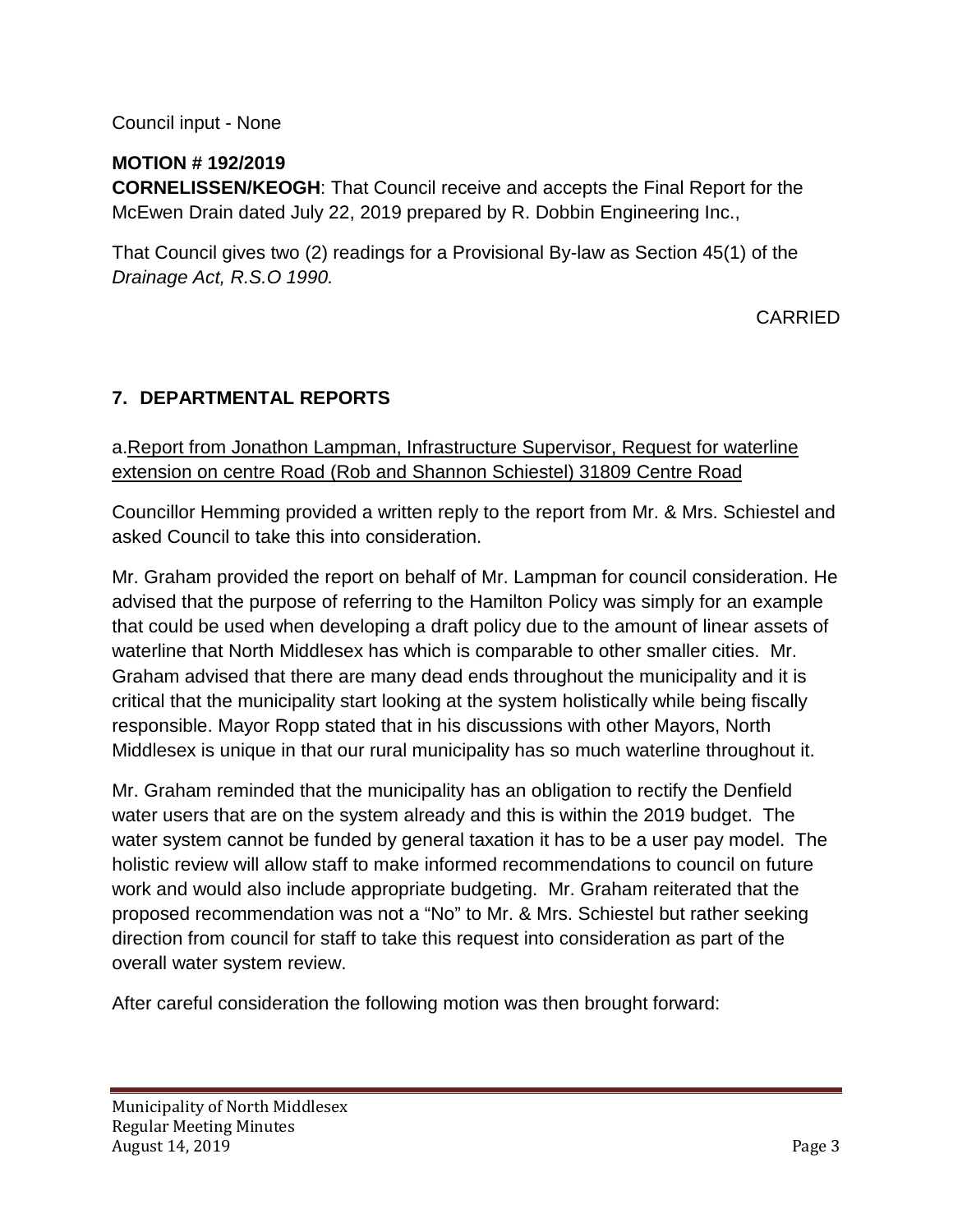# **MOTION # 193/2019**

**CORNELISSEN/NICHOL:** That Council receive the attached report and direct staff to create a policy surrounding the extension of watermain within the municipality;

That Council not proceed with the extension of the watermain at the municipalities cost at this time as per the June  $19<sup>th</sup>$  2019 delegation;

That watermain extension and/or replacement be considered holistically within the municipality and that proper planning and identification of a watermain needs study be conducted to address the current water distribution infrastructure needs;

And that staff reply to Mr. & Mrs. Schietsel in writing to their written submission received this evening and that a copy be sent to council.

CARRIED

### b.Report from Facilities Manager, Brandon Drew – User Fee Rates

Mr. Drew advised that area rates were reviewed as part of preparing the new rate schedule and are comparative to other facilities.

### **MOTION #194/2019**

**MCLINCHEY/KEOGH**: That the 2020-2022 rates and fees for recreational facilities be adopted as outlined.

CARRIED

#### c.Report from Facilities Manager, Brandon Drew – Arena Score Clock Update

Mr. Drew advised that upon completion of the structural analysis that it has been determined that the installation of a centre mounted score clock is not feasible without further study and necessary structural upgrades. Staff have evaluated options and provided recommendation of further investigation into a "videoboard" score clock system. Staff advised that they have viewed the new clock in Lucan Biddulph and feel it would be appropriate for the arena. The drawbacks to this system would be staff resources to get it programmed and training for other users on the system.

#### **MOTION #195/2019**

**MCLINCHEY/HEMMING**: That Council direct staff to further investigate the costs and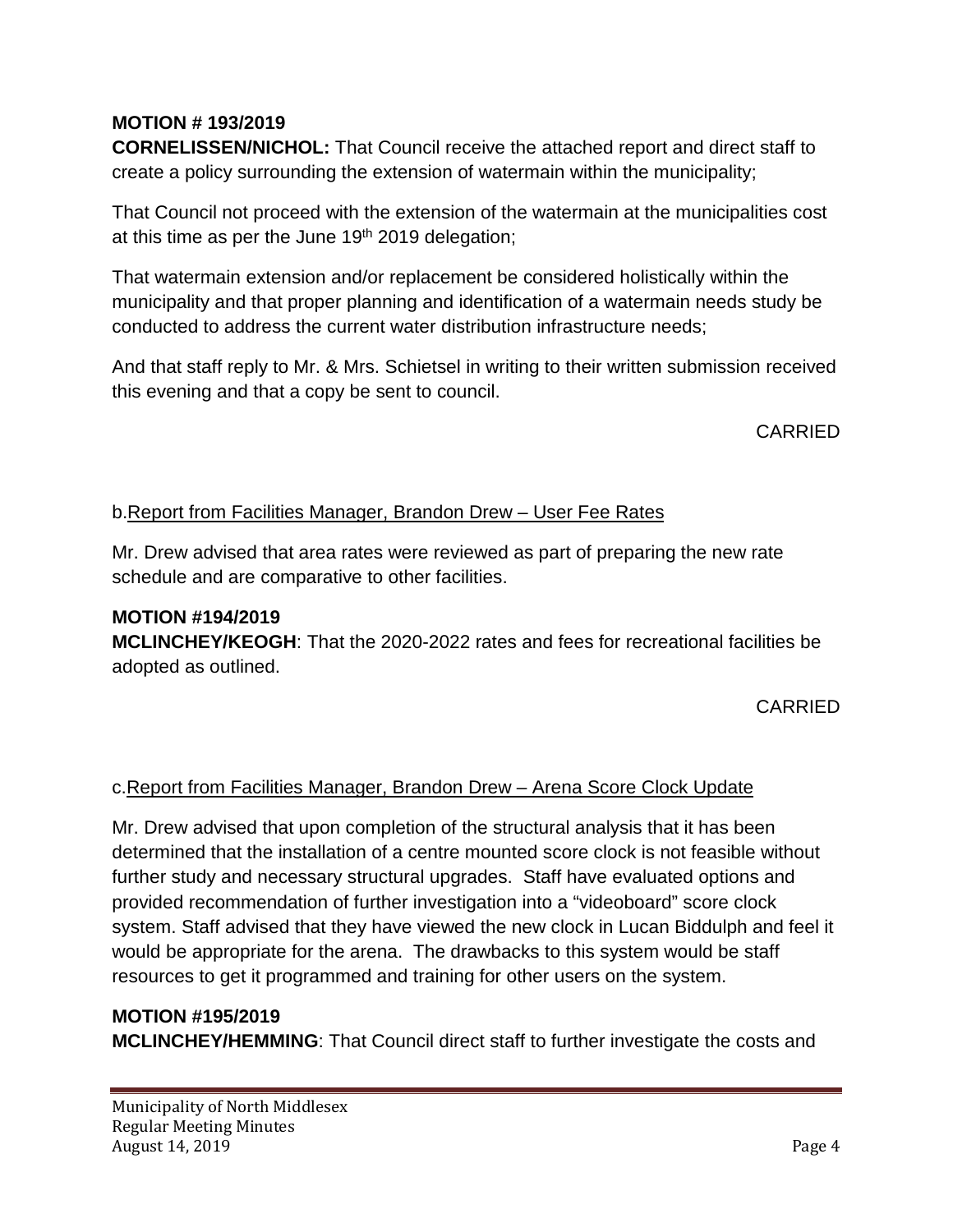opportunities associated with the installation of a "videoboard" scoreclock system at the North Middlesex Arena and Fitness Centre.

# CARRIED

# d.Report from Facilities Manager, Brandon Drew – Parks and Recreation Capital Project and operation highlights Report

Deputy Mayor Cornelissen inquired into the status of the Parkhill Sportsfield pavilion and food booth as far as who has the right to use this building. Mr. Barnier replied that he is working with individual organizations to get a sense of the history of these types of matters and in the absence of an agreement, he will work on getting one drafted with the applicable organization.

### **MOTION #196/2019**

**MCLINCHEY/HEMMING**: That the "Recreation and Facilities Update" report for August 14, 2019 be received;

Further that staff be directed to proceed with further investigation of combining the Lieury Ballpark washroom & pavilion structures as a single capital project for 2020.

e.Report from CBO, Vic Stellingwerff – Building Activity for June

### **MOTION #197/2019**

**KEOGH/HEMMING**: That Council receives the Building Activity Report from January 2019 through to June 2019 as information only.

### CARRIED

### **8. PASSING OF ACCOUNTS**

Compilation of accounts from July 11 – August 7, 2019 in the amount of \$1,192,253.46

### **MOTION #198/2019**

**MOIR/MCLINCHEY**: Be it resolved that the following Bills and Accounts be approved for payment in the amount of \$1,192,253.46

General Cheques \$569,567.97 Direct Deposit \$488,436.05 On-line/PAP \$134,244.15 Cemetery cheques \$5.29

CARRIED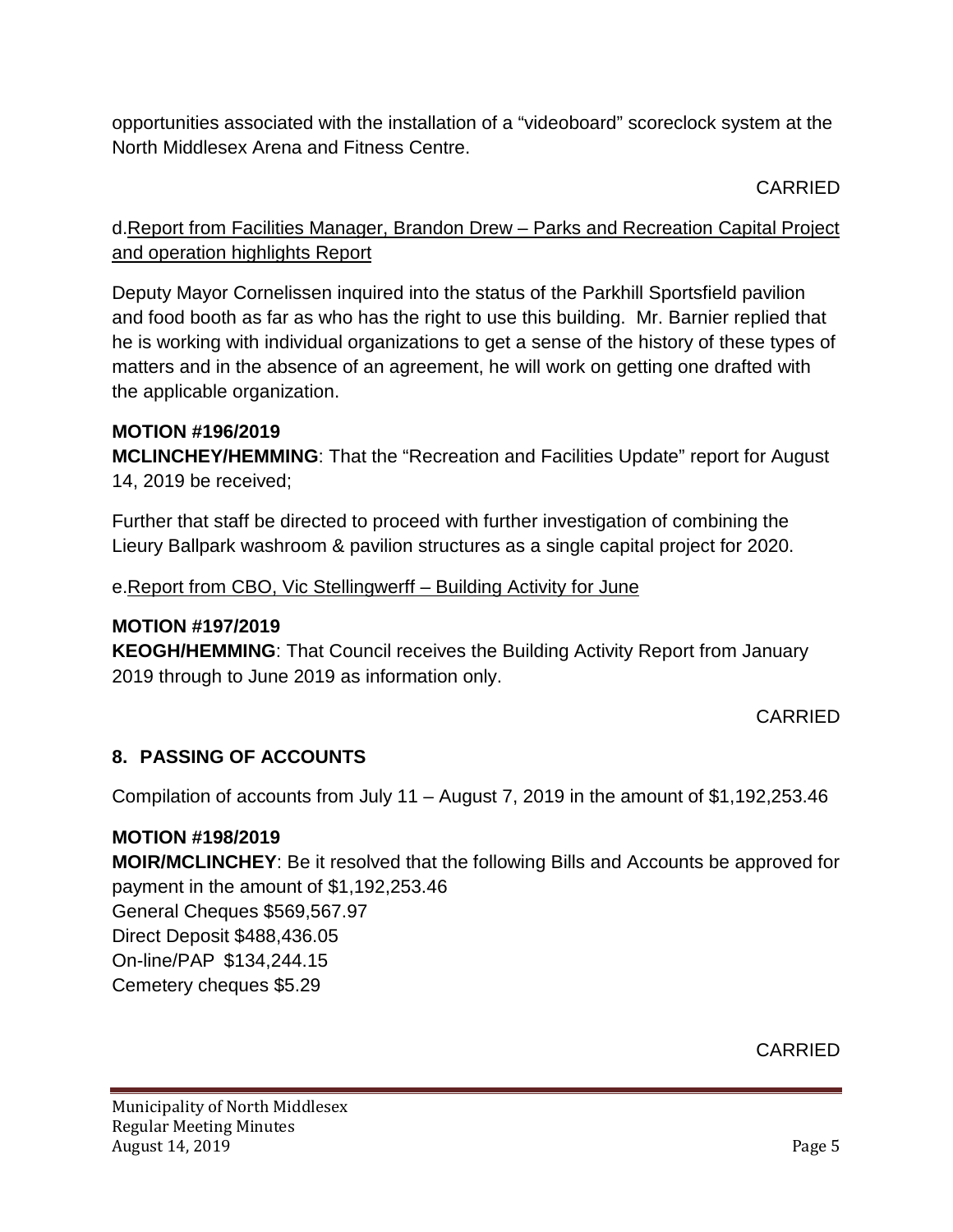### **9. COMMITTEE REPORTS**

a.Lake Huron Primary Water Supply Joint Mgmt Board (Cr. Hemming)

b. ABCA (Deputy Mayor Cornelissen) - A low water advisory (Level 2) has been issued

c. BWRA (Cr. McLinchey) Notes from the July 2019 meeting was provided for information purposes only

# d. EDAC (Cr. Moir)

e. LSAC – (Cr. Nichol) April 18, 2019 Minutes were provided for information only – Cr. Nichol advised council of the upcoming visit from the new Director of Education at TVDSB in September

f. Recreation Committee (Cr. Hemming)

### g. Water/Wastewater Committee (Cr. Moir)

h. Policies Review Committee (Cr. Nichol) – Minutes from May 16, 2019 were provided for information only. Deputy Mayor Cornelissen inquired when a draft policy would be coming forward for a heating/cooling centre. Mr. Barnier advised that one should be available for the next policy committee meeting.

i.Fire Committee (Cr.Keogh)

j. OCWA Client Advisory Board (Jonathon Graham)

### **10.CORRESPONDENCE**

a.Steve Clark, Minister of MMAH – launch of consultation on proposed policy changes to the Provincial Policy Statement (PPS)

Interim CAO, Jonathon Graham advised council that the County will be making comments which would take into account lower tier concerns. More updates will be provided when available

b.Watson and Associates – updates on draft regulations for the DCA and Planning Act (Community Benefits Charge Related) (action: receive and file)

c.Twsp of McKellar – request for motion support pertaining to Municipal Amalgamation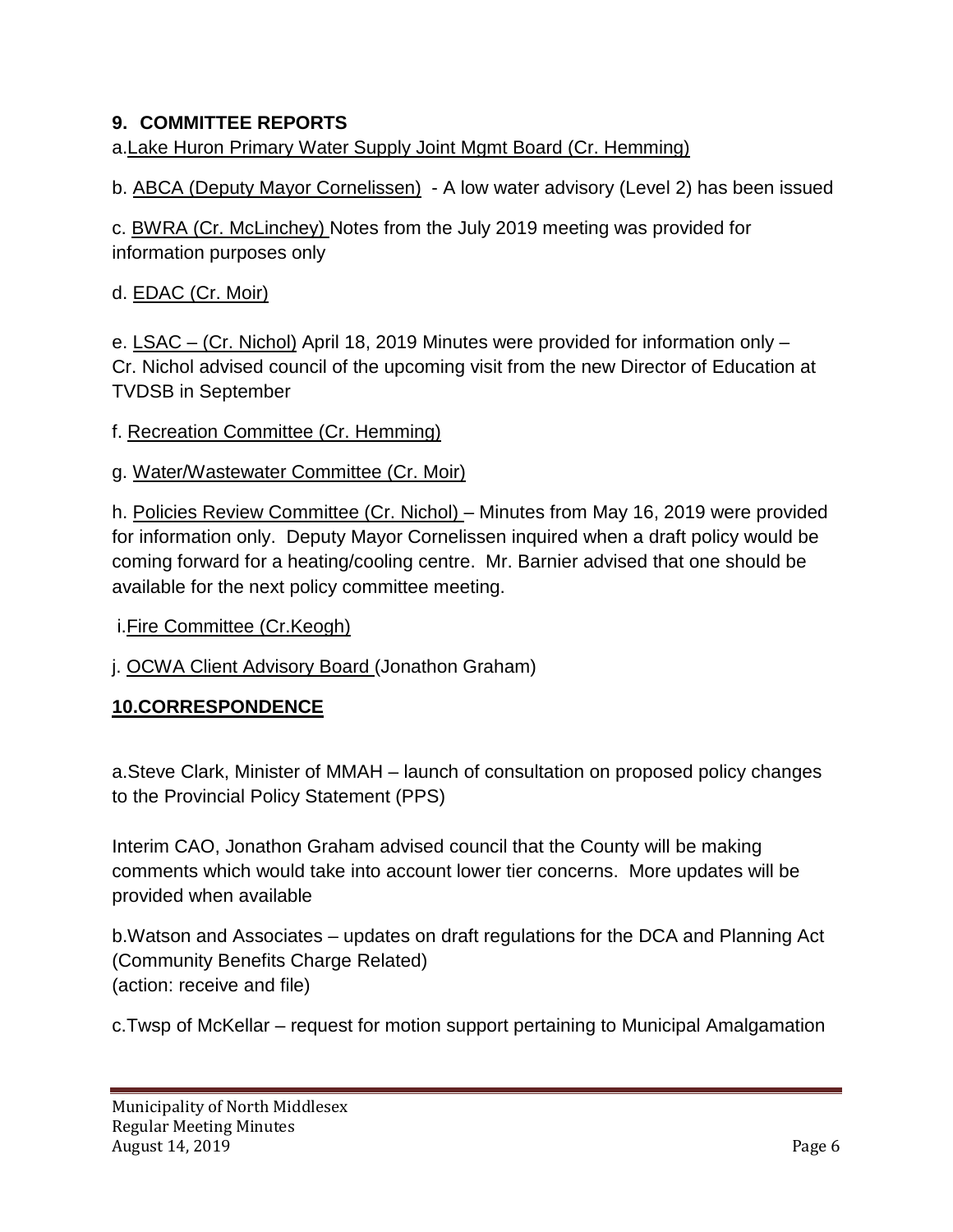### **MOTION #199/2019**

**CORNELISSEN/NICHOL**: That the Council of the Municipality of North Middlesex hereby supports the motion from the Township of McKellar on correspondence dated July 16, 2019 regarding Municipal Amalgamation (full motion available on file)

CARRIED

d.**City of Stratford – request for motion support – Opposition to Changes in 2019 Provincial Budget and Planning Act**

#### **MOTION #200/2019**

**CORNELISSEN/MCLINCHEY**: That the Council of the Municipality of North Middlesex hereby supports the motion from the City of Stratford on correspondence received regarding Opposition to Changes in 2019 Provincial Budget and Planning Act. (full motion on file)

CARRIED

e.Town of Halton Hills – request for motion support – implement a deposit/return program for all single use plastic, aluminum and metal drink containers

#### **MOTION #201/2019**

**NICHOL/HEMMING:** That the Council of the Municipality of North Middlesex hereby supports the motion from the Town of Halton Hills on correspondence dated July 8, 2019 regarding Reducing Litter and Waste in our Communities (full motion on file)

#### CARRIED

f. ABCA Media News Release (action: receive and file)

g.Carol Lindsay – request for refund of Waste bin fees (2016-2019)

### **MOTION #202/2019**

**CORNELISSEN/MOIR**: That the 2019 portion (\$47.50) be credited on her tax account as proof of contract was provided to staff. The remaining year's fee only be credited upon proof of paid contract for each of those years being provided to staff.

CARRIED

h.Thank You Cards from Ron Wilcox, Jackie Wells, NMDHS and Parkhill Legion for various assistance received from the municipality (action: receive and file)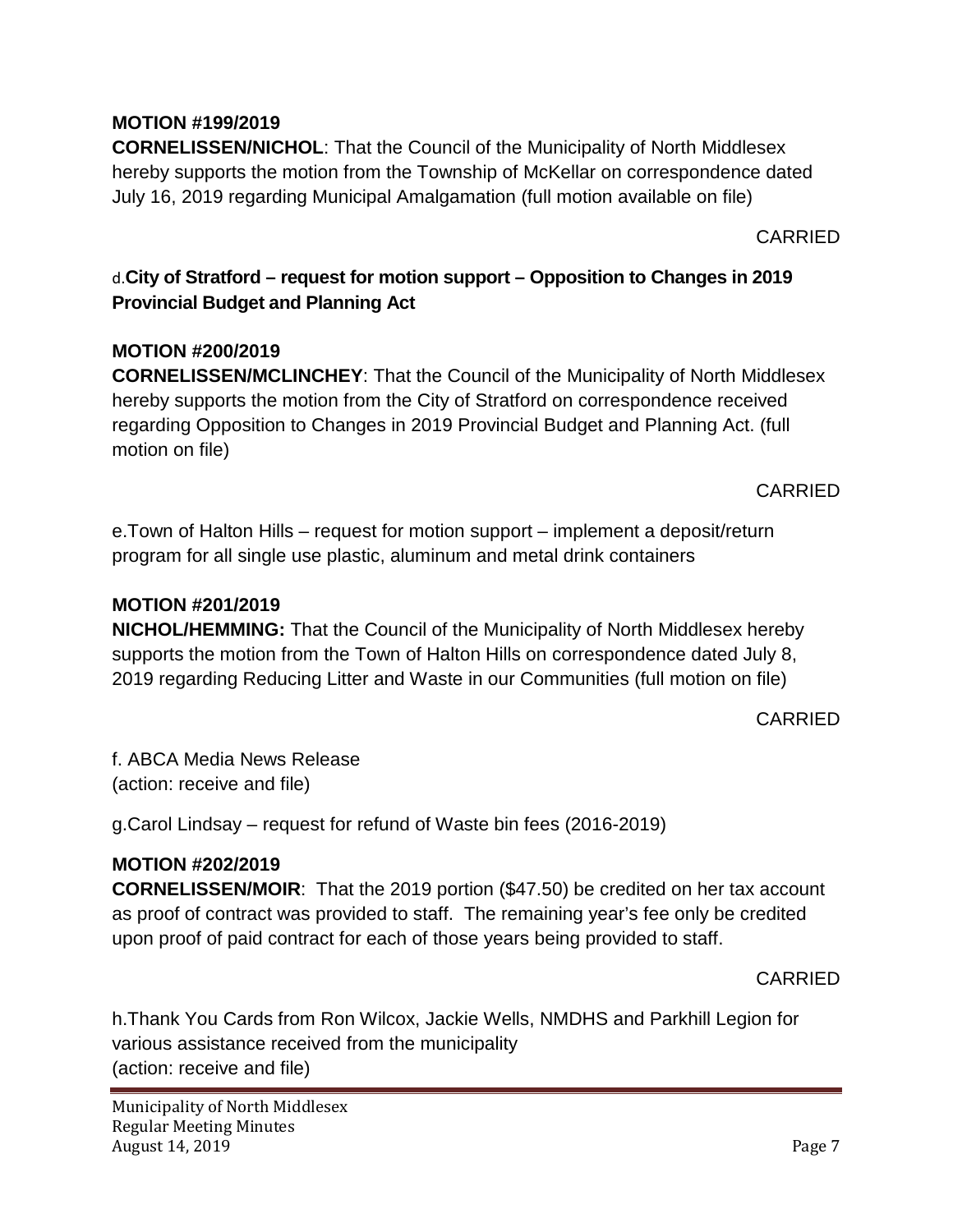# **11.OTHER OR URGENT BUSINESS**

a.Motion to apply for grant through FCM – Municipal Asset Management Program presented by Interim CAO/Director of Infrastructure, Jonathon Graham

# **MOTION #203/2019**

**CORNELISSEN/MOIR**: Be it resolved that Council directs staff to apply for a grant opportunity from the Federation of Canadian Municipalities Municipal Asset Management Program for the North Middlesex Road and Water Condition Assessments;

That the Municipality commits to conducting the following activities in its proposed project submitted to the Federation of Canadian Municipalities' Municipal Asset Management Program to advance our asset management program:

- Road condition assessment
- Flow and pressure monitoring for water system; and
- Conduct water distribution needs assessment

And be it further resolved that the Municipality commits \$55,000 from its budget toward the costs of this initiative.

CARRIED

# b. Draft Asset Management Policy – presented by Interim CAO/Director of Infrastructure, Jonathon Graham

### **MOTION #204/2019**

**NICHOL/KEOGH**: That Council adopts and approves the Asset Management Policy as presented.

CARRIED

c. Memo from Entegrus regarding trimming and removal in Parkhill presented by Interim CAO/Director of Operations Jonathon Graham

Mr. Graham assured Council that is keeping communication open with Entergrus including asking for a map of proposed trees in Parkhill that will be removed. He has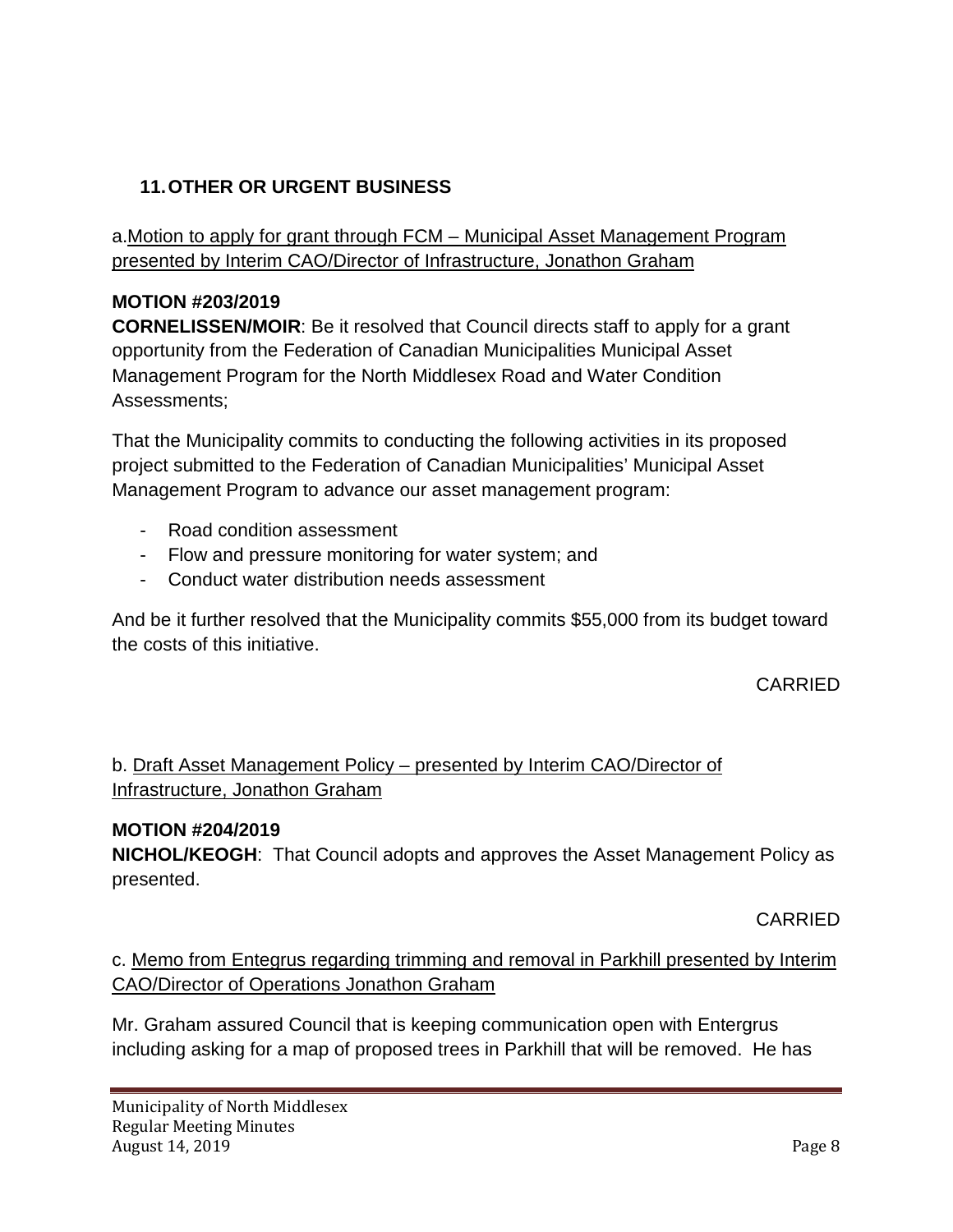offered to partner with Entegrus in a sapling program and will update Council throughout this process which will include a name and number for residents to call.

d.Invitation to extend contract for delivery of services through the Issuing Office in Parkhill (Service Ontario)

Clerk Jackie Tiedeman updated Council on recent changes to the commissions received for transactions completed at the service Ontario office as well as additional stipends that are expected to be received. Both increase sources are in recognition of no increases to private issuing offices since 2009.

### **MOTION #205/2019**

**MCLINCHEY/KEOGH**: That staff be directed to accept the invitation to extend the term of the contract with her Majesty the Queen in right of Ontario, as presented by the Minister of Government and Consumer services (Service Ontario) for delivery of issuing services in Parkhill for the period (January 31, 2020 – January 31, 2024)

CARRIED

### **12.COMMUNICATIONS** (including County Council)

Deputy Mayor Cornelissen reported that the County is providing subsidy for daycare services in Thames Centre and a broadband update.

### **13.CLOSED MEETING (UNDER SECTION 239 OF THE** *MUNICIPAL ACT)*

#### **MOTION #206/2019**

**MOIR/KEOGH:** That the Regular Meeting adjourn to Closed Meeting at 8:39 p.m. under the following exemptions:

Labour Relation or Employee Negotiations – Update on CUPE Negotiations

Proposed or pending acquisition or disposition of land by Municipality – Water Tower Update

Security of property of the municipality – update on AC Rec Centre

Personal matters about an identifiable individual or local board employee – HR Update

CARRIED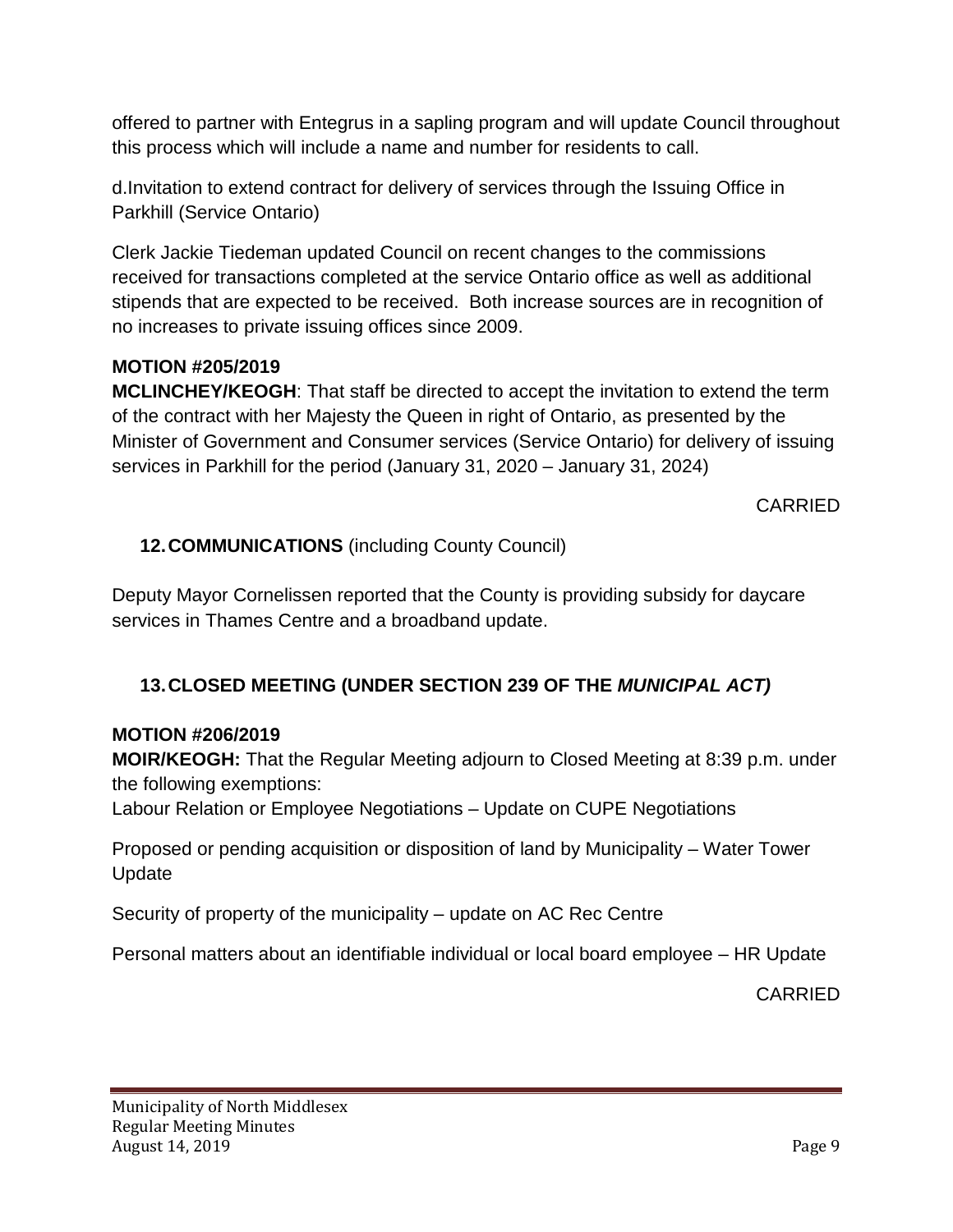# **14.CONSIDERATION OF MATTERS ARISING FROM CLOSED MEETING MOTION #207/2019**

**MCLINCHEY/KEOGH:** That Closed Meeting adjourn and return to Regular Meeting at 9:17 p.m. with one recommendation:

That staff be directed to replace equipment and make necessary repairs to the Ailsa Craig Recreation Centre as reported

CARRIED

### **15.READING OF BY-LAWS**

a.By-law 49 of 2019 – Repeal Certain Appointments (County Fire Prevention Services)

b.By-law 50 of 2019 – Appointment of Director of Economic Development and Community Services

c. By-law 51 of 2019 (WITHDRAWN)

d. By-law 52 of 2019 – Appointment of Municipal Law Enforcement Officer (Victor Stellingwerff)

- e. By-law 53 of 2019 Enact OPA for 31896 Haskett Rd
- f. By-law 54 of 2019 ZBA for 31896 Haskett Rd
- g. By-law 55 of 2019 Appoint Acting Treasurer
- h. By-law 56 of 2019 Confirming
- i. By-law 16 of 2019 McEwen Drain (1<sup>st</sup> and  $2<sup>nd</sup>$  reading only)

#### **MOTION #208/2019**

**MCLINCHEY/KEOGH:** That By-laws #16, 49, 50, 52 -56 of 2019 be read first and second time.

CARRIED

#### **MOTION #209/2019**

**NICHOL/HEMMING:** That By-law #49,50, 52-56 of 2019 be read a third and final time.

CARRIED